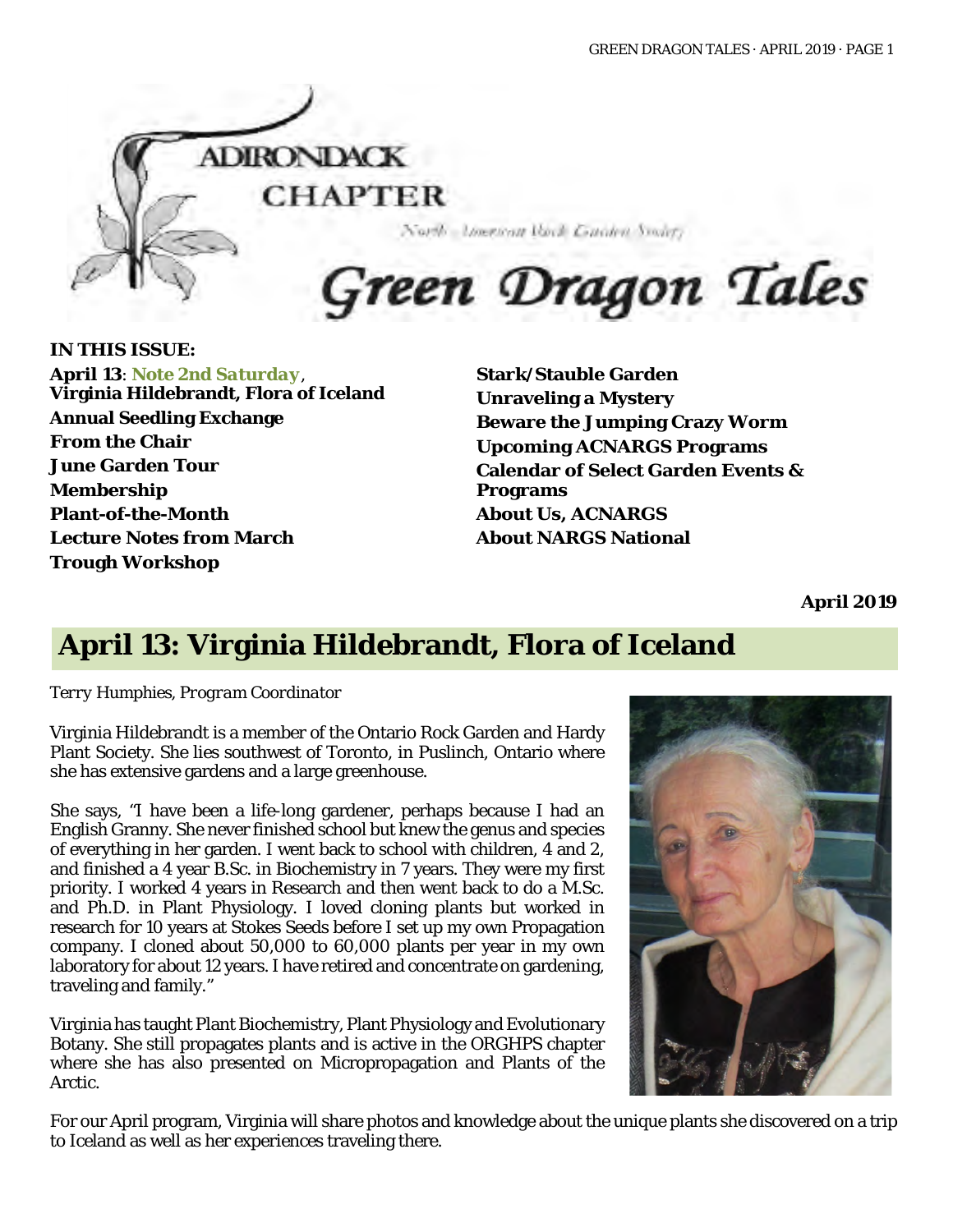**Our meeting will be held** in the Whetzel Room, Room 404, at 236 Tower Road, Cornell University. Map at the end of this newsletter. Refreshments are welcomed.

# **Annual Seedling Exchange**

#### *Carol Eichler, Plant Sales Coordinator*

Our annual tradition of exchanging seedlings continues this year at the April 13 meeting. If you have any unwanted seedlings sprouting up in your garden, we encourage you to pot them up and bring them in to share. Have extra seeds? They are welcome too. Winter has been reluctant to leave us so let's hope between now and then that we get some spring-like days for our plants to wake up.

Expect seedlings, if sown this winter, to be quite small and fragile (if they've even germinated yet). We suggest if you can, to bring them potted up or alternatively, we will provide paper towels in addition to plastic bags to transport them home. We are also encouraging everyone to bring in extra seeds if you have them. Labels, small pots, and soil mix will also be provided.

Seedlings are free for members with a nominal charge for non-members (bring quarters or better yet join the Chapter!). Larger potted divisions will also be accepted and priced for sale or held for the May plant sale. There may even be a bidding table if we get something special!

We are seeing more and more first season rock garden seedlings being offered by our members at the August plant sale, when the plants have had a chance to become bigger and more established. Fewer of us are starting the seed indoors in winter under lights or in a greenhouse (who has a greenhouse? Ah, how we miss Harold). Perhaps in future years we'll eliminate the spring seedling exchange altogether.

The Exchange is here this year but this may possibly be our last. We'd love your thoughts on whether you think we should continue this "tradition." Contact Carol Eichler, [carolithaca@gmail.com](mailto:carolithaca@gmail.com) your new Plant Sale Coordinator.

PS. It's not too soon to be thinking about our May plant sale and potting up your divisions. Please use only soilless potting mix and remember to label every pot. We will bring labels for you to take. Elsewhere in this newsletter you should read about extra precautions you should take to help combat the spread of those nasty jumping worms that have invaded this area. (See the article is this newsletter and also in ACNARGS' Green Dragon January/February 2018 issue and these links: Video - Youtube on [Jumping](https://cpb-us-e1.wpmucdn.com/blogs.cornell.edu/dist/a/4227/files/2017/11/JumpingWoms_FactSheet-11_15_17-2026fwt.pdf) Worms and fact sheet Jumping [Worms Fact Sheet\)](https://cpb-us-e1.wpmucdn.com/blogs.cornell.edu/dist/a/4227/files/2017/11/JumpingWoms_FactSheet-11_15_17-2026fwt.pdf)

### **From the Chair**

#### *John Gilrein, ACNARGS Chair. Photos by John Gilrein*

If you have not been to one of this year's meetings, please be advised that the April meeting will be on Saturday April 13 (a week early) and not on the  $3^{rd}$  Saturday of the month. The October meeting is also changed from the 3<sup>rd</sup> Saturday to Sunday October 6. The speaker for the April meeting, Virginia Hildebrandt, of Ontario, Canada is an accomplished gardener, member of the Ontario Rock Garden and Hardy Plant Society, and had a small nursery based out of her home. The topic of her talk will be plants of Iceland, and if you're thinking Iceland lives up to its name, it's mostly (USDA) Zones 6 and 7, so the winters there do not get as cold as here!

Another reason to attend the April meeting is that we expect the share the spoils of the NARGS Seed Exchange. The Adirondack Chapter helped package seeds back in December, and part of the reward for our work is we will get a share of the seeds left after the SeedEx is completed this month. And you can take home some seeds! I don't know the germination requirement of most of the plants I'm trying to grow from seed, and I usually stratify all of them by planting demand leaving them outside in the cold. My understanding of Drabas is that they generally germinate well without cold stratification, so I started seeds of 2 species inside. Both are sprouted and doing well! In case you aren't familiar with Draba, it's a genus of mostly yellow flowered small rock garden plants. Some of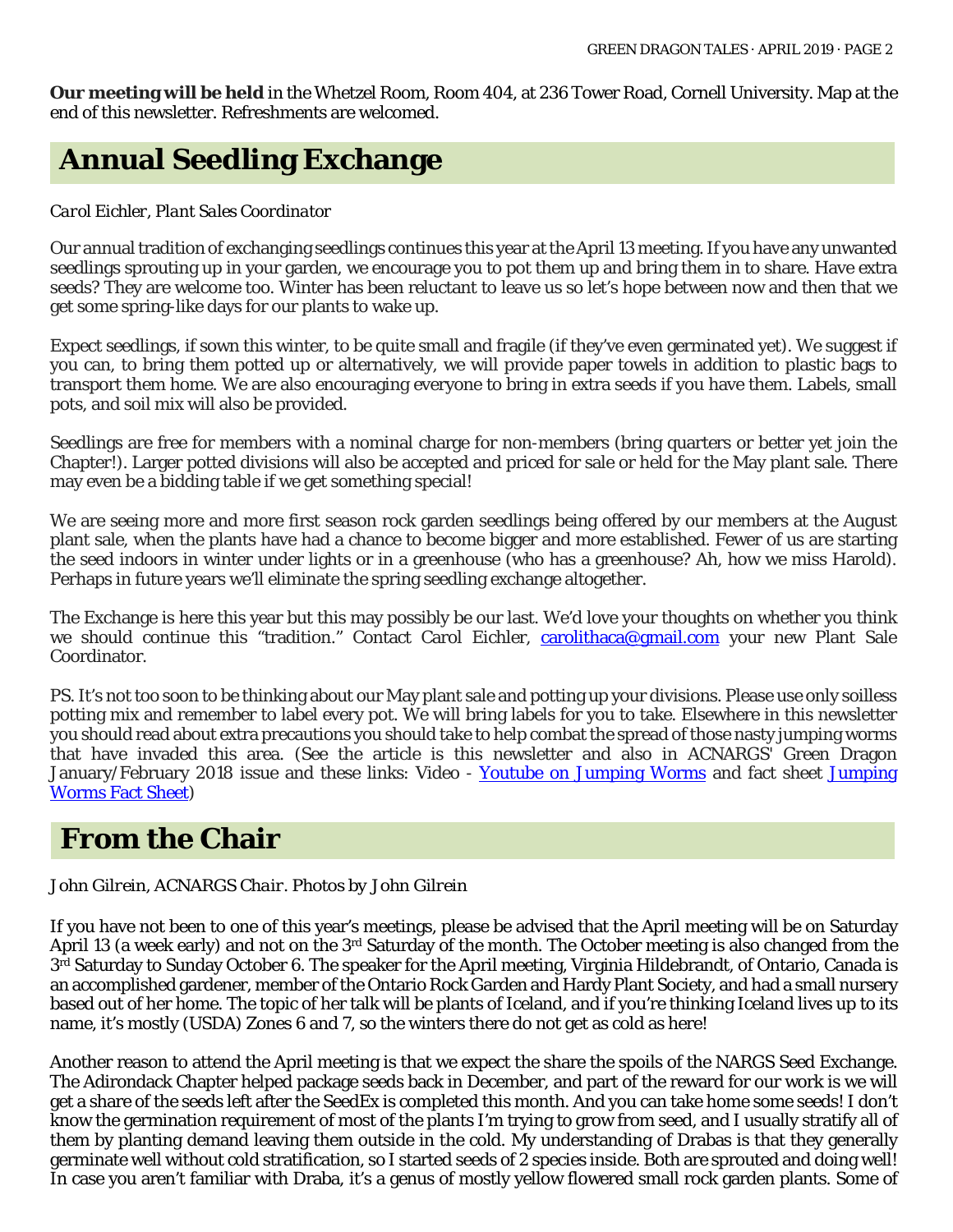the Drabas grow easily in a sunny rock garden or trough. I would like to bring some to the April seedling exchange, but they're tiny plants and I'm skeptical that they will be big enough to repot in 3 weeks. Soon they will will need to move from the window to under the grow light.

Gardeners in general I believe appreciate our local wildlife, especially the birds and butterflies. Here we even like the snakes and spiders, and have not had any serious run ins with any of them. (I promise not to bring any to my friends in Cayuga Heights!) One of my conflicting goals here is gardening for wildlife. Probably the best things any of us can do for our local wildlife is to plant some native plants. What's a native plant? The strictest definition might be a plant native to your county, and the most hard core native plant enthusiast want to plant specifically the local genotype. I'm all for encouraging the local genotype, and encouraging that is a worthy goal.

Practically speaking though, there is not a native plant nursery in every county propagating those genotypes. So at home I'm planting plants native to the eastern USA along with some that are exotic. With changes in climate and weather, I'm thinking diversity could be helpful, and the native insects will still pollinate (or eat) a native plant even if it's genotype is Wisconsin or Pennsylvania. Anyone who has been to my garden would know that I'm not a hard nosed native plant person, and I have plenty of exotics, so I'm not preaching native only.



*Cyclamen coum*

Some of the worthy natives you can plants are oaks (Quercus sp.),

black cherry (Prunus serotine), dogwoods (Cornus florida and alternifolia), spicebush (Lindera benzoin), buttonbush (Cephalanthus occidentalis), honeysuckle vines (Lonicera serotina and periclymenum), native asters and goldenrods (sticking to old genus epithets, Asters nova-angliae, oblongifolius, Solidago speciosa, rugosa, ridiga), coneflowers (Echinacea purpurea and pallida), lobelias (L. cardinalis and syphilitica), milkweeds



(Asclepias incarnata, tuberosa, syriaca, and speciosa), and violets, (Viola papilionacea, canadensis,sororia, and striata). Native plants provide nectar for bees, birds and butterflies, leaves for caterpillars (which feed the birds), fruit and seeds for birds and mammals. These books are sources of more information: Bringing Nature Home, Doug Tallamy; and Native Plants of the Northeast, Don Leopold. Some non-native (alien) plants support wildlife also including Weigela florida (hummingbirds), umbellifers like dill, queen Anne's lace, and fennel (many small bees), Japanese raisin tree (Hovenia dulcis). The really bad alien plants are the ones that invade our yards and wild areas, like Norway maple (Acer platanoides), tartarian honeysuckle (Lonicera tartarica), and swallowwort (Vincetoxicum nigrum). I would recommend culling the invasive *Witch hazel at Cornell (Hamamelis x intermedia) on March 16.* aliens from your space, and the sooner the better.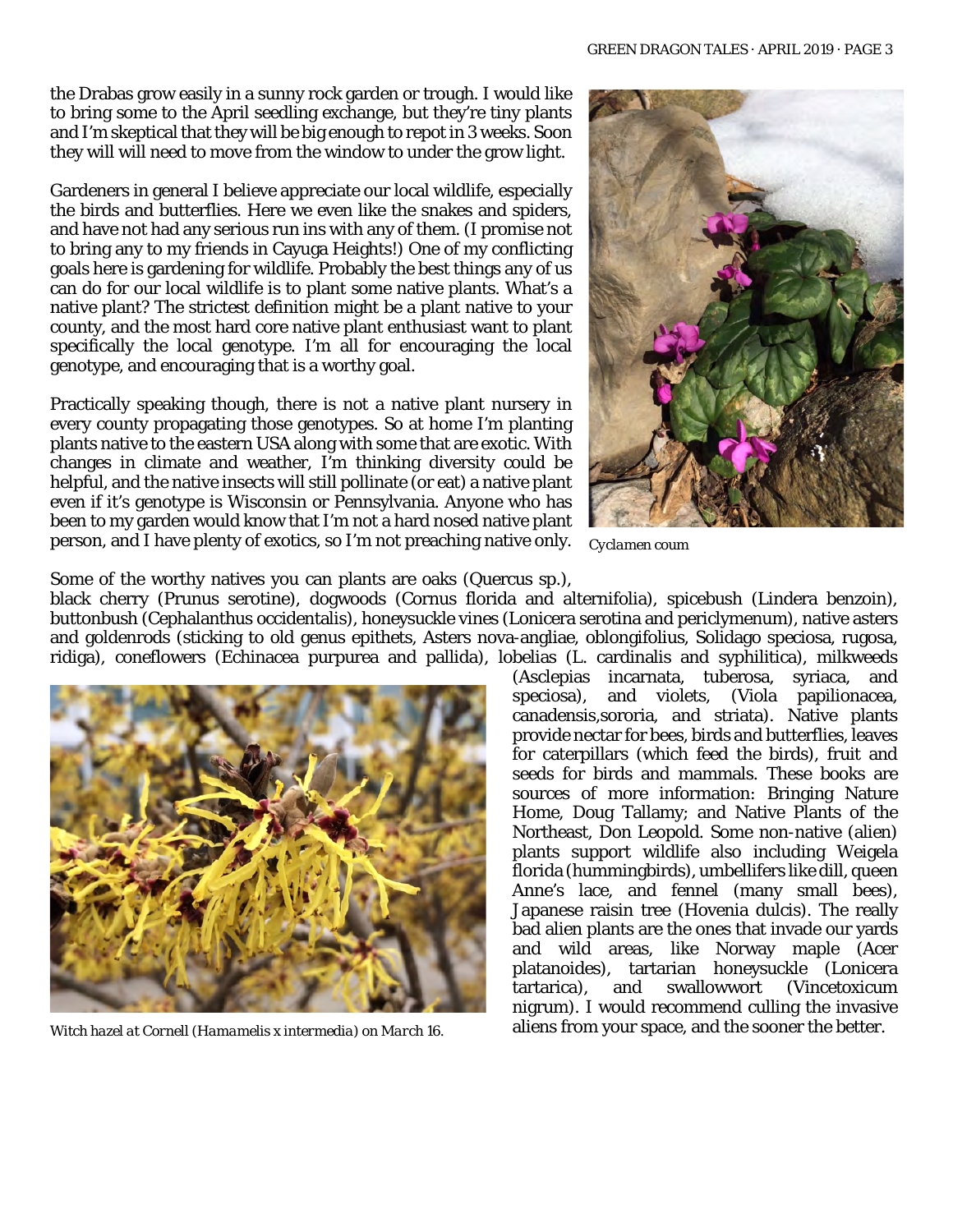### **June 15 Garden Tour**

Stay tuned for this year's garden tour, which is currently in the planning stages, and will tentatively happen on Saturday June 15. This date conveniently avoids both the Scotland trip in early June and the Ireland trip later in June that involve some of our members. Our planned tour area is the east side of Cayuga Lake, Lansing to Union Springs. (See Stark/Stauble Garden article in this newsletter.)

# **Membership**

#### *Mary Stauble, Membership Coordinator*

Please welcome new member Kerry Angie, an Auraca Herbarist, from Aurora. Also Persephone Doliner of Ithaca is renewing after a long absence; I believe her wonderful garden has been on the Fall Creek Garden Tour in the past.

If you have not renewed for 2019, you should do it now so you'll be eligible to purchase the plant-of-the-month and get free seedlings at the seedling exchange! The renewal form is at www.acnargs.org/join.pdf. Your membership status is reported to you in the email with the newsletter link. Contact Mary Stauble at mes2@cornell.edu if you have any questions.

*To our Chapter members: A membership directory is published electronically every year in September and accompanies the September newsletter as an attachment. For those who receive a paper copy of the Green Dragon, you will be mailed a printed directory. To respect our members' privacy we do not post the directory online.*

# **Plant of the Month**

*Marlene Kobre, POM Coordinator. Photos from High Country Gardens website.*

As our POM for March we are offering three selections from High Country Gardens (HCG): Salvia sylvestris 'Little Night,' Androsace sarmentosa 'Chumbyi,' and Penstemon barbatus 'Elfin Pink.' This nursery, originally located in Santa Fe, NM, was owned by David Salmon, a well known plant explorer and hybridizer who was an early proponent of sustainable gardening, with an emphasis on drought tolerant and xeric plants. He continues to serve as their head horticulturalist. If you aren't familiar with this nursery, do check out their excellent website, which provides detailed information about each of their offerings, including an honest assessment of their suitability for gardens in the northeast.

Most of us have probably grown salvias and may even have become smitten by them as valuable additions to our perennial beds, and for good reason. Salvia is the largest genus of plants in the mint family (Lamiaceae), including over 1,000 species of perennials, shrubs, and annuals. The genus name derives from a Latin word meaning to heal or to save, reflecting the medicinal value of some of the species. And those whose leaves offer culinary value are often referred to as sages. But our focus is on their ornamental value arising from the lovely flower spikes arranged in racemes or panicles appearing at the end of clump-forming, usually square stems. The flowers range in color from blue to red, even yellow and white, and they have a complex structure with a tubular calyx that is divided into two parts, The upper three-toothed lip is larger than the lower two-toothed lip.

**Salvia sylvestris 'Little Night'** is a dwarf form of the well-known 'May Night,' which makes it a good choice for either the front of the



border or rock gardens. It is one of the High Country offerings billed as readily adaptable to the conditions in our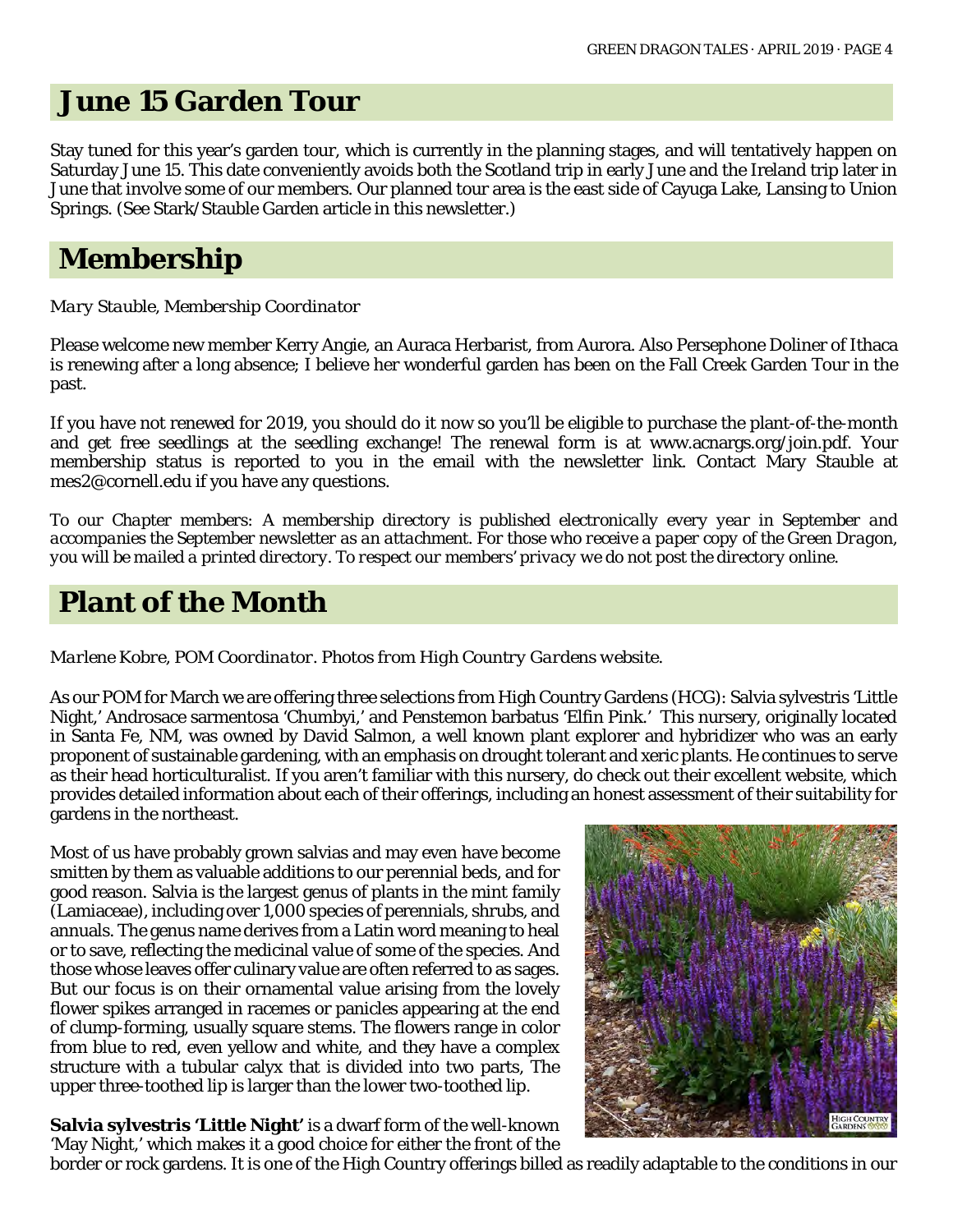northeast gardens, tolerating heat and cold as well as a wide range of soils, even clay, provided it is well drained. It has performed well in our garden for three years, planted in a perennial bed with good, well-drained soil and a little more than a half day of sun.

**Zone:** 4

**Height:** 9-12"

**Bloom Time:** May-June, with re-bloom throughout summer if dead-headed

**Foliage:** Tightly mounded basal clump of blue-green leaves

**Flowers:** Deep indigo spikes at the top of strong, straight stems

**Soil and Moisture:** Tolerant of most soils, but it never hurts to add a little sand/gritty gravel for good drainage. Drought tolerant, so minimal watering once established

**Other Virtues:** Fragrant, resistant to deer and most insect pests; attracts butterflies



**Androsace sarmentosa 'Chumbyi'**: Many members of this genus have a reputation for being "miffy," to borrow Lori Chips' term for finicky alpines. But this Himalayan native, aka "silky rock jasmine," is an irresistible cutie, unusually accommodating for the genus, and well suited to the rock garden or even a trough. I grow it in both settings and they seem equally happy. Everything about it will make you smile. It produces furry, gray-green rosettes that scramble on red runners, much like strawberries, to form semievergreen patches. In early summer the rosettes develop clusters of fragrant pink flowers with yellow eyes on short stems. Quite the show-stopper.

**Zone:** 3 (hardiness beyond question!) **Height:** 2-4" **Width: 8-12" Bloom Time:** Early summer **Light:** Sun or partial shade

**Foliage:** Furry gray-green rosettes spread on red runners. They look wonderful spilling over the edges of a trough or scrambling over rocks.

**Flowers:** Clusters of fragrant pink flowers with yellow eyes on short stems put on a cheerful display.

**Soil and Moisture:** Performs best in sandy/gritty, well-drained soil. Drought tolerant once established. Avoid high humidity and soggy conditions.

**Not, alas, deer resistant.** But attractive to pollinators.

**Penstemon barbatus 'Elfin Pink':**—Penstemon is the largest genus of plants native to North America, with 250 species, many of which produce dazzling flowers in a bold range of colors. The genus name is derived from two Latin words meaning "five stamens," which refers to the fifth (and infertile) stamen that distinguishes the flowers' appearance. They are also notoriously difficult to grow in eastern gardens, preferring the hot, sunny, dry conditions of our<br>Southwest. Fortunately, the species barbatus is more Southwest. Fortunately, the species barbatus is more accommodating, and High Country Gardens singles out the 'Elfin Pink' barbatus cultivar as especially well suited to gardens in the Northeast since it tolerates richer soils and more moisture than its relatives.

#### **Zone:** 4

**Bloom Time:** May-June and even later in the summer **Light: Full Sun** 

**Height:** Conflicting reports: HCG says 24" (which may hold true

in New Mexico), while the Missouri Botanic Garden says 9-12," which is true of other barbatus cultivars. **Flowers:** Long-lasting (up to four weeks!), bright pink, tubulartwo-lipped flowers with a conspicuous long and fuzzy protruding fifth stamen, giving rise to the common name of beardtongue and the species name barbatus,

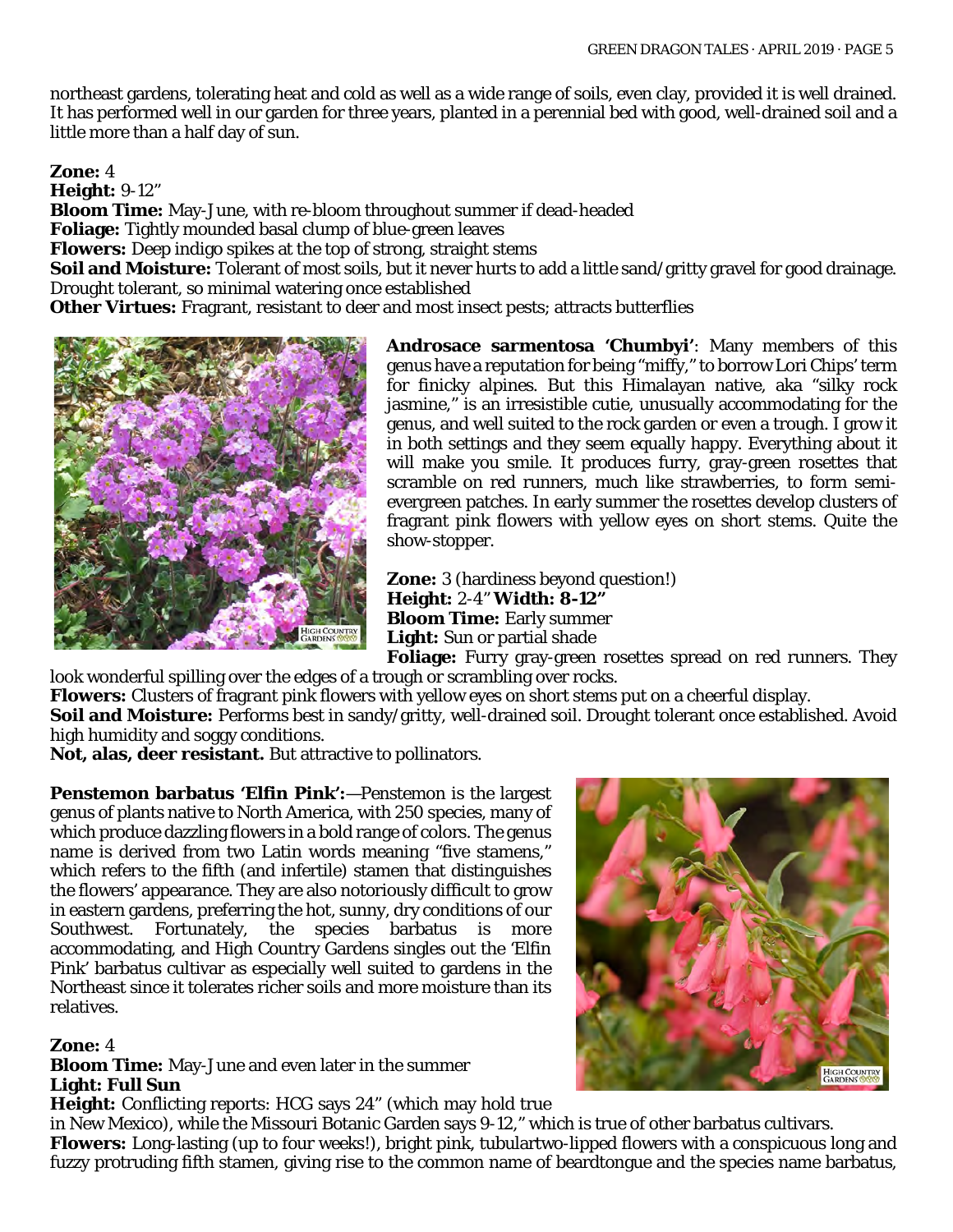meaning "bearded." The flowers form terminal racemes, or spikes, at the top of the straight stems. Dead head after flowering to encourage late summer re-bloom.

**Leaves:** Clump forming. If the plants look disheveled after flowering, cut growth back to the basal clump for a neater appearance

**Soil and Moisture: •••Essential•••** Though tolerant of more moisture, even barbatus requires a lean, fastdraining, sandy/gravely soil. Avoid clay, high organic content, and bark mulch; instead mulch with gravel to protect against winter wet that can cause rot. This cultivar is drought tolerant, but water regularly for the first 8- 10 weeks. Once established reduce the amount and frequency.

**Other Virtues:** Resists those pesky critters like deer and rabbits. Attracts beneficial pollinators like bees, butterflies, and hummingbirds.

### **Lecture Notes from March Meeting: Lee Ginenthal**

#### *Carol Eichler*

5 Big Ideas that Bonsai Forest Plantings Teach Us

"Garden design is based on propositions: under, around, behind…" so spoke Lee Ginenthal at this April presentation on Forest Plantings in Bonsai. The purpose of design he maintains is "to engage the viewer."

Ever the teacher (he recently retired after 42 years as a middle school instructor he gave us practical tips, what he called 5 Big Ideas, that we can apply to build garden landscapes big or small. His slides of Chinese and Japanese bonsai forest plantings served to illustrate how their application can be interpreted into something exquisite and expressive.

In fact, with a trough building workshop coming up soon, he gave us much to think about when we take the next step of planting our new creations. At the risk of getting this information wrong, here are my notes about those 5 big ideas to consider:

- 1. Asymmetry: work in odd numbers
- 2. Work with positive and negative spaces: don't fill every space; give the eye a place to rest
- 3. Create a sense of movement/direction: allow the eye to travel from a main focal point; a dynamic landscape engages the viewer, gives a sense of naturalism, of impermanence
- 4. Think scalene triangle: perhaps use 3 of the same plant with tallest as main focal point placed 1/3 from center; never 3 in a row; use to build illusion of depth
- 5. groupings: after establishing the base of 3 fill in especially around the largest element

While bonsai practitioners probably have proper words for creating their stunning designs, it comes down to thoughtfulness – observing nature and then attempting to imitate that look. As a rock gardener viewing an alpine region first-hand can literally be "eye-opening" because you are able to identify different niches that nature has built, the micro-climates they establish, and the plants and plants colonies that have found those niches.

During Q & A Lee made two important points that is worth noting too. Growing rock garden plants can be a bit counter-intuitive so these

Soils: We know sharp drainage is key. But here's the thing: you want to use particles of the same size throughout to maintain air spaces. Examples of mix he suggested are granite grit, turface (though it should be less than 25% of the mix or it will hold too much water), and pumice. if you use different sizes, then the smaller particles settle into those spaces.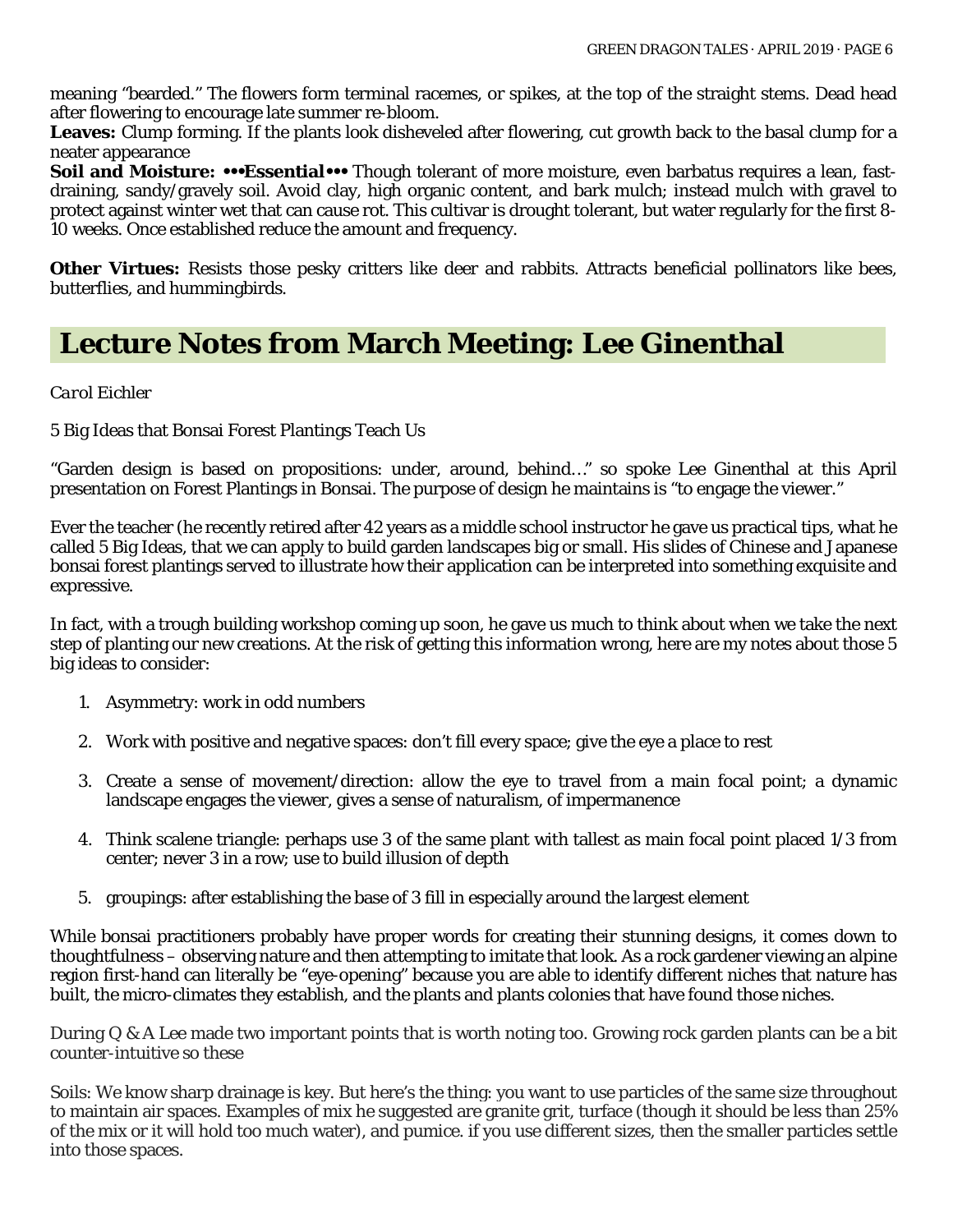Pruning top growth is the way to keep trees or shrubs small. Root pruning is not required at all if the tree is planted in the ground and required only occasionally in a pot (this could be every  $1 - 2$  years) to promote new root growth and prevent them becoming pot bound. To promote new feeder roots at the tips cut pie slices out of the root ball so that they grow inward, rather to the outside of the root ball.

Now, are you inspired to create a really knock-your-socks-off trough planting?

*[We hope to offer a workshop perhaps as soon as this fall on planting your trough]*

# **Trough Workshop, June 9**

#### *Bill Stark and Mary Stauble.*

Mary and I are hosting a light weight trough workshop on Saturday June 8, from 10:00 am to 2 pm (or until done), at 232 Cedar Cove Rd in Lansing. We'll have tents set up with tables underneath so that the sun or a light rain won't bother us. Mary will have snacks and drinks and will run garden tours if desired. You're invited to bring a lunch – we have a picnic table and gas grill on the beach. A good sized trough should cost you about \$12 in materials. If you want to attend, e-mail us at mes2@cornell.edu.

These 10 to 20 lb troughs are based on synthetic stucco building technology. A foam box is reinforced with fiberglass mesh and two coats of surface bonding cement and is then covered with a very thin layer of hypertufa. We like foam core troughs because you can move them into your garage or greenhouse during the winter to protect your plants. A drawback of foam core troughs is that they have a flat surface – you can't deeply texture them like hypertufa troughs. On the other hand, we've never had a foam core trough break like fiber reinforced hypertufa toughs do.

You have to get your foam box ready **BEFORE** the workshop! Here's what you have to do:

1) Get or make a foam box. You can use fish boxes from a grocery store or Omaha Steak boxes from a yard sale. You can also make a box from expanded or extruded foam boards that you can buy at Lowes or Home Depot and glue together with foam adhesive. You could make a multi –level multi-compartment box.

2) Optional – reduce the height of your box with a knife or saw. A deep box is harder to move because of the weight of the soil, but is a better growing environment for some plants. It's much easier to apply the fiberglass mesh if the top edge is straight and not bumpy.

3) Optional – Fill in dents, holes and depressions in the foam box with Great Stuff Gaps & Cracks. Mist the box and Great stuff with water to speed its cure rate and give a better texture. Cut off the excess Great Stuff with a serrated bread knife or saw.

4) Use a hole saw or a narrow knife to cut a drainage hole(s) in the bottom of your foam box. I always use a single  $2\frac{1}{2}$  hole because I fit all my troughs with a drainage/aeration mat. We will have screen material to cover the hole(s) at the workshop.

5) Optional -If your box has thick walls (about 2"), you can get considerably more area for plants and rocks if you remove a triangle of foam from the top inside edge of your foam box so that the remaining top of your box is 3/4 inches thick; I cut out a triangle of foam about  $2\frac{1}{2}$ " deep. Even though this makes the top edge thin, it will become strong because of the glass mesh reinforcement. It will be much easier to wrap this area with the stiff glass mesh if you are careful to make a smooth and even cut as you remove the triangle. Mark lines where your knife or saw will enter and exit the foam.

6) Round your edges and smooth your cuts so that you can easily wrap them with the glass mesh. Use 50 grit sandpaper on a small sanding block to round off all edges to a minimum radius of 1/4 inch. This includes the edges of the drain hole(s). Wear old clothes and a dust mask. Set up a card table in the middle of your lawn and have a vacuum nearby to clean off the box and yourself after sanding. At past workshops we've heavily sanded all exterior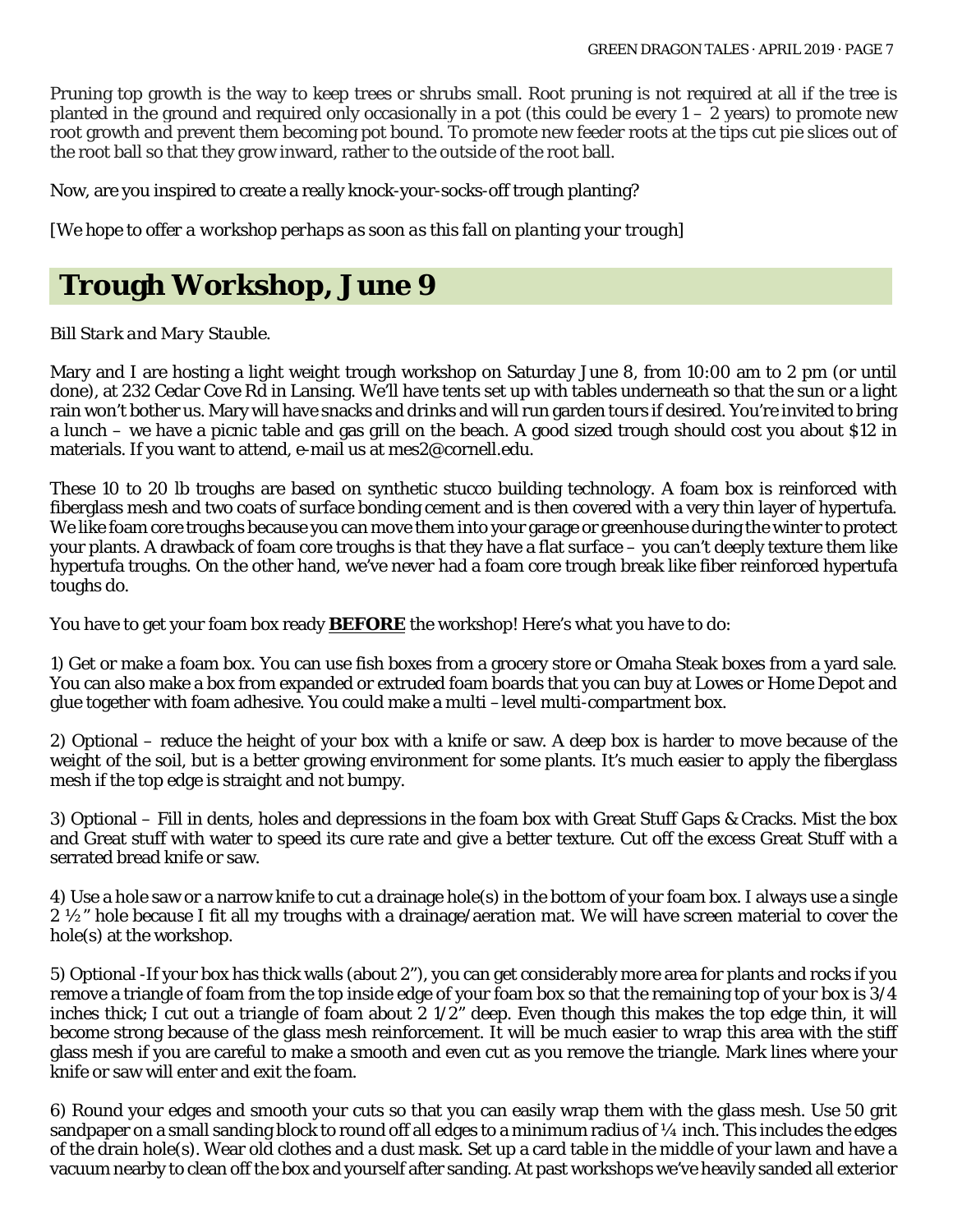and interior surfaces of the box so that the surface bonding cement would adhere to the foam. I don't think this is necessary anymore because we're spraying the foam with an adhesive that will act as a bonding agent. However, it won't hurt to dull any shinny foam surfaces with the sanding block.

7) Vacuum and brush off all of the dust you just created and place your box in a black garbage bag to keep it clean and out of the sun. You'll later use the bag to cure your trough. Your box is ready!

# **Stark/Stauble Garden, June 15 Garden Tour**

*Bill Stark and Mary Stauble. (Note: This garden will be part of the June 15 Garden Tour.)*



We garden on the edge of a glacier cut canyon that's over 1000 ft deep. Over thousands of years, it has filled with sediments and a trillion gallons of water to form Cayuga Lake. At the center of our garden, glaciers fragmented the 15 ft thick Tully limestone formation, leaving dramatic cliffs, waterfalls and thousands of the fragments (weighing up to 90,000 lb) that we've used to build rock gardens, paths, walls and sculptures. We've exposed large areas of the 375 million year old Devonian era Tully limestone and found deep fissures (joints) that were formed 250 million years ago when Europe collided with the North American tectonic plate.

Artesian springs at the base of the Tully limestone form a brook and a series of ponds and waterfalls at the bottom of a ravine. We've added water rills in the ravine so that we can grow more moisture loving plants such as candelabra primroses, ferns and ligularias. There are multiple tufa and crevice gardens. The largest rock gardens are built on the Tully limestone above the ravine.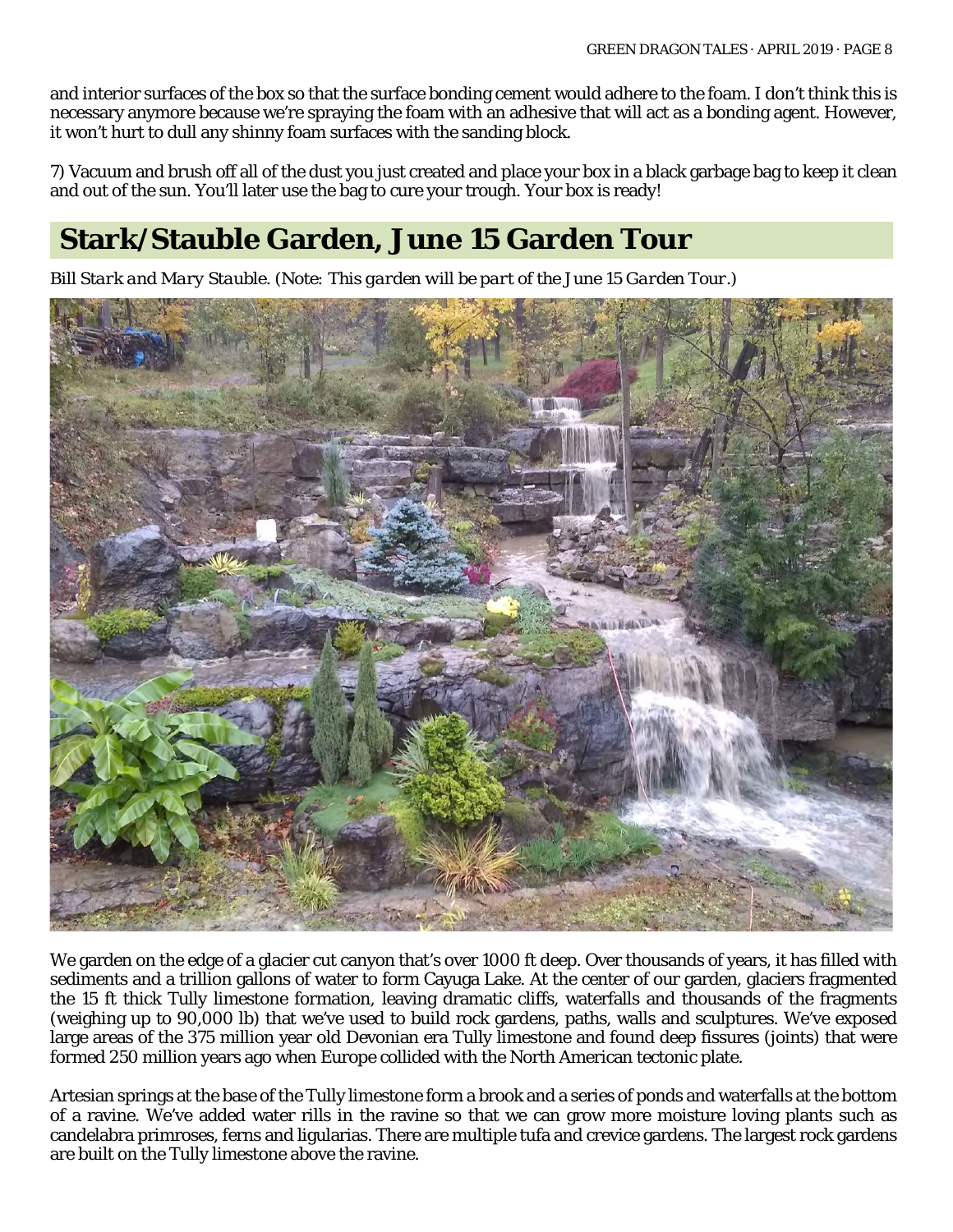This garden has many level changes and stairs. It is still under construction and heavy equipment may be present during your visit. Beware of uneven ground, loose gravel, mud and deep fissures in the bedrock. Please wear sensible shoes or boots.

# **Unraveling a Mystery: Why Didn't My Seed Germinate?**

*By Carol Clark with input from Anna Costea and Anna Leggatt. Originally appearing in the Journal, March 2019 issue of Ontario Rock Garden and Hardy Plant Society. Edited by Carol Eichler. Reprinted by permission.*

Your seed order has arrived and carefully planted by you…and now you are anxiously awaiting germination. But alas! Nothing; the pot just sits there. It's so disappointing when that happens. What might have gone wrong? Here are some possibilities.

#### **1. HYDROPHILIC SEEDS WILL NOT SURVIVE DESSICATION**

Some seeds have a high moisture content. If they lose much of this moisture, the embryo inside will die. Even when stored at optimal temperatures, they quickly lose viability. This group is classified as "recalcitrant" (Eric H. Roberts, 1973); Bill Cullina of the New England Wildflower Society introduced the term "hydrophilic" to describe them. "Recalcitrant" suggests "obstinate". In fact, hydrophilic seeds are anything but obstinate. Their embryos are raring to go.

In the past, recalcitrant seeds have been referred to as "ephemeral", but that term causes confusion and has fallen out of practice. ("Ephemeral" is more properly applied to those spring-flowering woodland plants which die back shortly after blooming and disappear until the following year. Some of them produce hydrophilic seeds; others do not).

Success in propagating hydrophilic seeds will depend on how they were stored. If they were stored in a plastic bag and kept in slightly moist vermiculite or peat moss at the same temperature that the seeds would experience out of doors through the seasons, that is to say warm during summer, coolish towards the fall and then slightly above freezing  $(-40^{\circ} \text{ F})$  at the onset of winter. Freezing is a no-no. The seed will form ice crystals and damage cell membranes.



Seed moist-packed in vermiculite Photo: Gabriela Costea

#### **2. SOME SEEDS HAVE A SHORT LIFESPAN**

Many genera include species bearing seeds of a fairly limited viability. However, not all species in a given genus will necessarily demonstrate this characteristic. If planted after 6 months, they might germinate but are less likely to produce vigorous plants. Within this category, germination is affected by a wide range of factors like genetics, temperature and moisture conditions under which the seed ripened, the maturity of the seed at harvesting, and the altitude at which the mother plant grew. Alpines, with their brief growing season and cool conditions for seed maturation, bear seed that is of shorter viability than the identical species grown at lower elevations.

In addition, some species of Aconitum, Adonis, Delphinium, Epimedium, Erythronium and Trillium are partially hydrophilic, and will tolerate a degree of drying.

#### **3. ALL SEED DETERIORATES OVER TIME, BUT ESPECIALLY IF IMPROPERLY STORED**

After collection, seeds must be dried well and placed in a paper container. Mold can destroy seeds stored in plastic.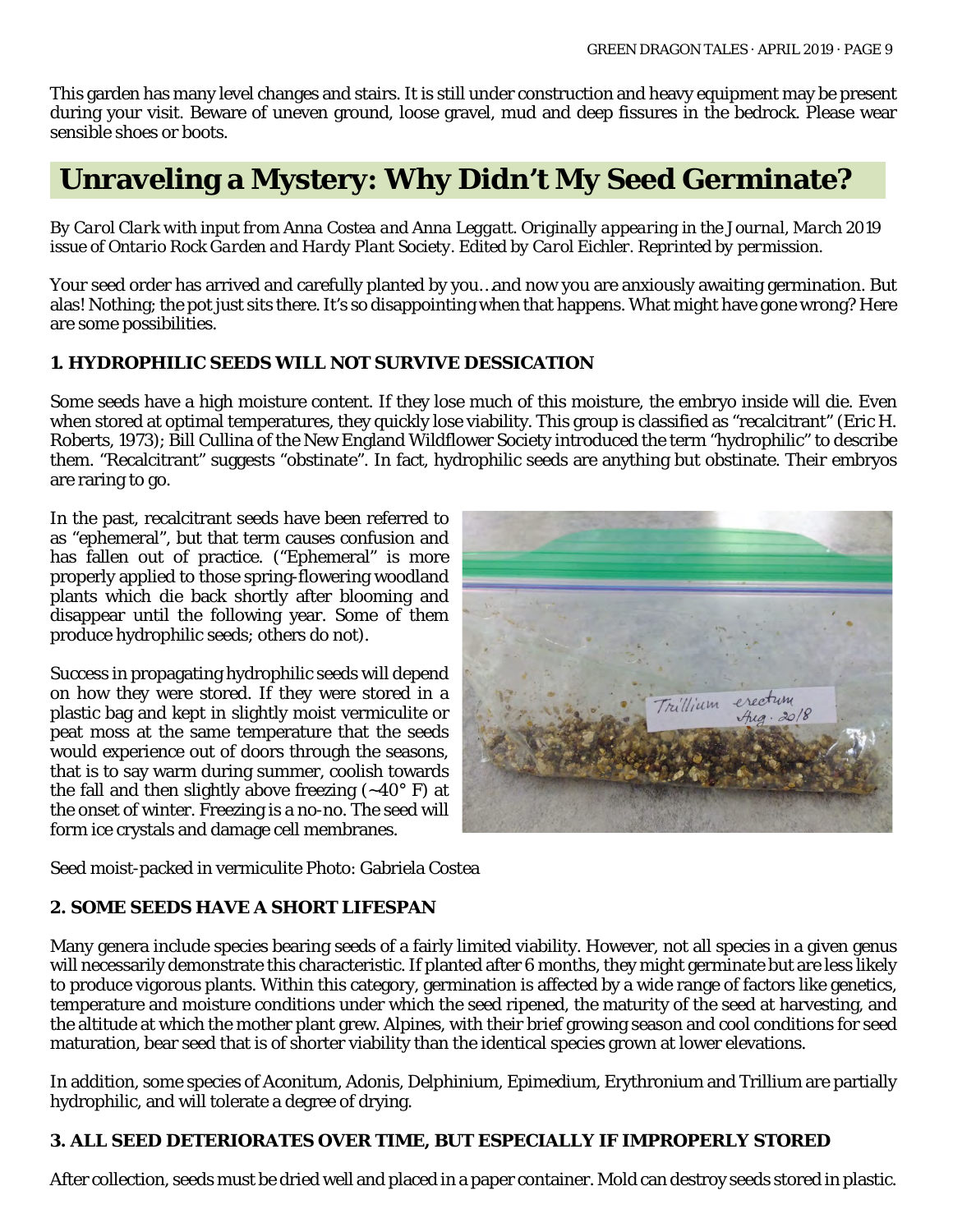Glassine envelopes work well for storage. Once collected the seed should be stored in a cool dry place.

Your own stash of leftover seed presumably will be very dry if it is not sown within a year. The stash probably will not then be harmed by storage in a freezer. Old seed might be coaxed into germinating by using GA-3. Other approaches are soaking the seed in malt extract, beer or an enzyme-based product. (J.L. Hudson, Seedsman)

#### **4. CHAFF IS NOT THE SAME AS SEED**

Did you sow seed or chaff? The family Asteracea (commonly known as composite flowers) must be observed carefully. Many of the fruits are empty and only a few contain viable seeds. Achillea, Aster, Anaphalis, Solidago and Syneilesis are but a few examples of plants whose seed heads are composed primarily of chaff. So look your "seed" over carefully, especially if you received it from a seed exchange. Seed is the hard, plump material, which cannot be crushed between your fingers. Discard any soft, loose fibrous material.

From a recent Seed Exchange recipient: contained just one small, hard seed in this packet of *Eriogonom pinnatisectus.* Can you find it? The rest was chaff. Photo: Gabriela Costea

#### **HYDROPHILIC SEEDS**

Adonis vernalis Amaryllis Anemone nemorosa Anemone quinquefolia Anemonopsis Anthurium Asarum Caltha palustris Caulophyllum [Castanea sativa](https://en.wikipedia.org/wiki/Castanea_sativa) (Sweet Chestnut) Claytonia Clintonia Clivia Coptis trifolia Dicentra Dysosma Eomecon chionantha Hepatica *Hylomecon vernalis* Jeffersonia

Lindera benzoin Medeola Maianthemum Nerine Paris quadrifolia Plagiorhegma Podophyllum Ranzania Sanguinaria Symplocarpus Stylophorum Trillium albidum, grandiflorum Uvularia

#### **SEEDS WITH SHORT VIABILITY**  Acantholimon Aconitum Anemone Astrantia Callianthemum

Corydalis



Daphne Delphinium Epimedium Eranthis Erythronium Fritillaria Gentiana Glaucidium Helleborus Primula Pulsatilla Ranunculus Saxifraga Soldanella Tanacetum Thalictrum Tiarella Trillium chloropetalum, erectum, kurabayashi, rivale Viola **Zephryantes** 

### **Beware the Jumping Crazy Worm**

#### *From Cornell Cooperative Extension*

Some gardeners are still not acquainted with the invasive jumping crazy worm, but it is important that we take steps to avoid spreading it around when we share plants.

A little background first: none of the earthworms in central NYS are native. The native earthworms were obliterated by the latest glaciation. Since their dispersal from more southern, unglaciated areas was so slow, they didn't reappear in our area before the colonists brought in European earthworms. Most of us grew up thinking of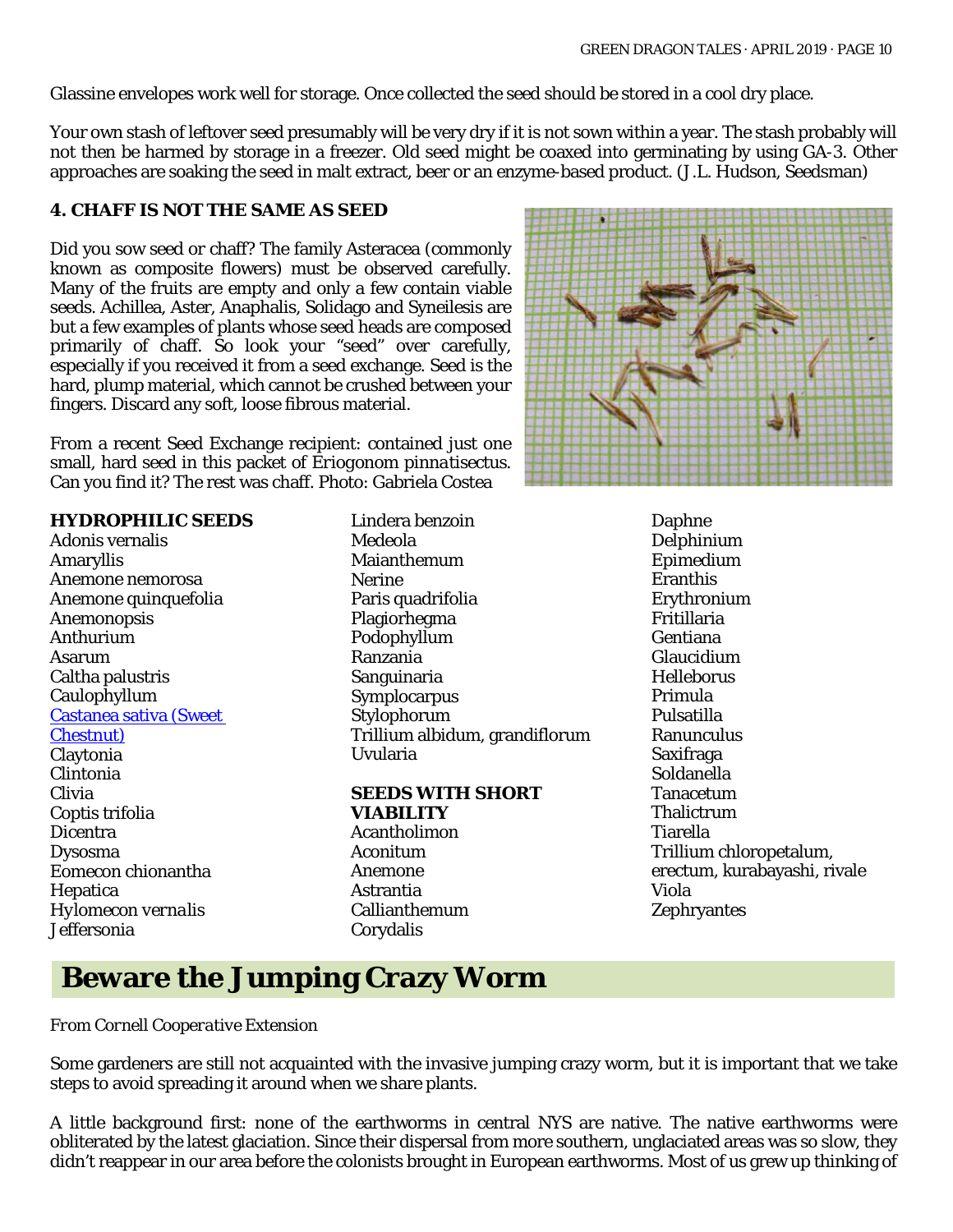those earthworms as beneficial to our soils, and this may be true in some garden settings or when we are making topsoil from subsoil (as I had to do in my home landscape where the builder hired by the previous owners almost certainly sold off the topsoil).

However, in the native environment, especially in our climax vegetation which is forest, the flora and fauna evolved in the absence of earthworms for the last 10,000 or so years. Other organisms recycle the forest duff (fungi, etc.), but much slower, and leave a nice cushion on the forest floor to nourish and protect plant roots and small vertebrates such as salamanders. So even the European earthworm is not beneficial in forest.

Back to the jumping crazy worm: I won't spend a lot of time giving you the back story because you can google that. Here's a link from CCE: [http://ccetompkins.org/resources/jumping-worm-fact-sheet.](http://ccetompkins.org/resources/jumping-worm-fact-sheet)

Many worm species can reproduce without mating, which means a single worm can start a whole population. Because jumping worms are more aggressive and their populations can grow faster than the common.

The practical aspect is that this worm reduces organic matter, whether it be forest leaf duff, or your mulch, to deep, dryish, large granules quite unlike the moist earthworm castings of European earthworms – and often within one growing season. The result in a garden situation is no mulch left  $-$  if you apply more, you are feeding more jumping worms! Your beloved plants may heave more readily among other drawbacks.

In the forest, wildflowers adapted to forest leaf duff are left high and dry. Native snails (that may provide calcium to native birds' eggshells) have nothing left to eat, salamanders nowhere to hide either. Seedlings dry out and die before their roots go deep enough…I could go on.

How can we gardeners slow down this disaster and prevent it from spreading?

Currently there is no cure, but we can use practices so that we are not spreading the jumping worms further.

Some biology: there are about 3 similar species, and there is still a lot that is not known. But we think, or know, that this is an annual worm. It overwinters in the egg stage in little parcels called cocoons, which are basically too small to detect with the naked eye for all practical purposes. So you won't detect jumping worms early in the growing season when they are very small.

As the season progresses, they grow fast, often getting to 5 or 6 inches long. The easiest way to distinguish them from European earthworms is their behavior – they move very fast like snakes, hence the jumping crazy worm nickname. They feel more muscular too. Their clitellum is slightly different: see the factsheet above for details. Of course, if it's chilly out, they won't be moving as fast. We think the adults die when winter comes, but in warmer climates, there might be more than one generation.

So how do we prevent or slow down their spread when we share plants or plant divisions? Here's the procedure that the Tompkins County Master Gardener group has come up with, when we are dividing and potting up plants for the Garden Fair Plant Sale (Saturday, May 18 this year at Ithaca High School, 9am to 2 pm). As an educational group, we decided to confront the situation.

All donated plants are barerooted, whether the donor has the jumping worm or not (because he/she may not be familiar with it, or the garden may have been recently infected). We typically root prune the plants to stimulate new root growth and to fit the root ball in the pot, anyway.

Next, we divide the root ball to the desired division size. Then we triple wash the roots in 3 changes of water until there is no more soil on the roots.

We rinse out the plastic pots that we re-use, and then pot the divisions up in soilless potting mix. Since the Tompkins County Cooperative Extension landscape is infected with jumping worms, the pots are then placed on pallets or tables so that the pots are not in contact with soil or with the stone patio (which has soil between the stones).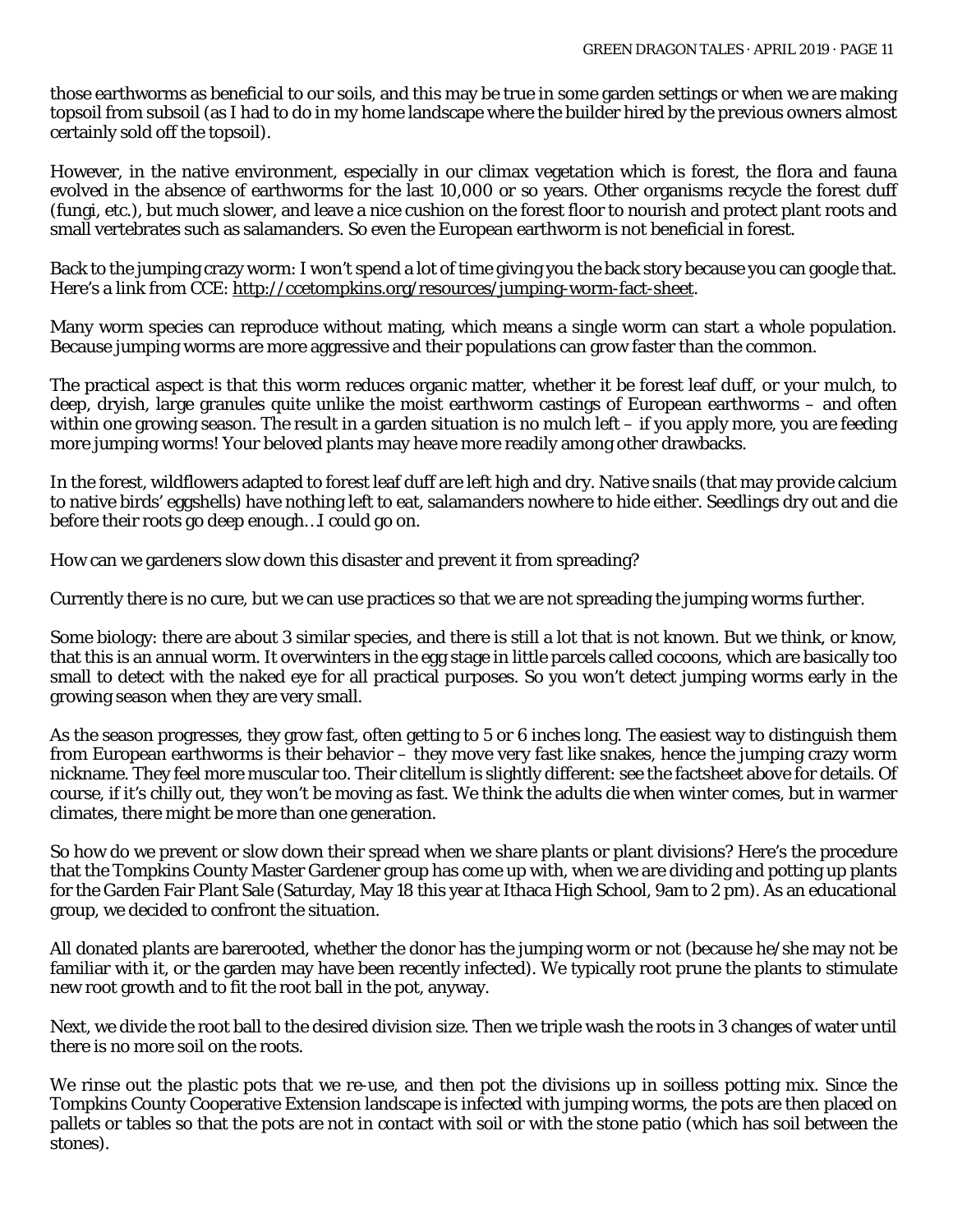I personally am wary about accepting plants from other sources, and I worry about plants from some nurseries, especially little home nurseries where the owners may not even have heard of these worms. I think that this problem may still be under the radar for the NYS nursery inspectors, but I'm not sure about that.

I do know that a midwestern state has banned plant sales because of the jumping worm problem, so it is also in our own interest to practice prevention. It would be a big financial blow to many garden groups if our plant sales were to be banned, or restricted to seedlings or cuttings, when most of us don't have the facilities to produce those.

### **Upcoming 2019 ACNARGS Programs**

*Mark your calendars! Unless otherwise specified, all local events start with a brown bag lunch at noon with the program following at 1 pm, and take place at the renovated Whetzel Room, 404 Plant Science Building, 236 Tower Road, Cornell University, Ithaca, NY.*

**April 13:** *Note 2nd Saturday***.** Virginia Hildebrandt, Flora of Iceland. Annual seedling exchange.

**May 18:** Cooperative Extension Garden Fair and Plant Sale at Ithaca High School. ACNARGS plant sale – our biggest fundraiser of the year.

**June 8:** Trough Workshop at Bill and Mary's. (See article.)

**June 15:** Garden Tour. Stay tuned for this year's garden tour, which is currently in the planning stages, and will tentatively happen on Saturday June 15. This date conveniently avoids both the Scotland trip in early June and the Ireland trip later in June that involve some of our members. Our planned tour area is the east side of Cayuga Lake, Lansing to Union Springs. (See Stark/Stauble Garden article in this newsletter.)

**August 17**: Annual Dish-to-Pass Picnic and Members-Only Plant Sale. Upper Buttermilk Falls Picnic Shelter.

**September TBA:** Michael Peden Crevice Gardens: "Good Practice in Rock/Crevice Gardening from a Seasoned Grower of Small Things".

**Oct. 6:** *Note 1st Sunday.* Two presentations by Cliff Booker, from the United Kingdom. Part of NARGS Speaker Tour.

**November 16:** Lori Chips Hypertufa Troughs book signing and presentation.

**June 18-20, 2020:** Foresight 2020: Exploration and Inspiration, NARGS Annual General Meeting, hosted by ACNARGS in Ithaca, NY

As we learn more details of these meetings they will be included in future newsletters, our blog, **acnargs.blogspot.com**, and our Facebook page, **[facebook.com/acnargs](http://www.facebook.com/acnargs)**.

### **Calendar of Select Garden Events & Programs**

**April 13 and 14**: VaVa Bloom Garden Show, Dickman Farms Auburn visit [dickmanfarms.com](http://dickmanfarms.com/)

April 27: **[Annual plant sale at Stonecrop](https://www.stonecrop.org/) Gardens**, Cold Spring, NY. Guest vendors.

April 27: ["Millennial Gardens: Savor, Sizzle and Shrub,](http://monroe.cce.cornell.edu/resources/2019-press-release-for-gathering-of-gardeners)" Gathering of Gardeners symposium, RIT Inn & Conference Center, Rochester NY; sponsored by Monroe County Master Gardeners.

May 3-5, 2019: ["Rooted in Diversity," NARGS Study Weekend,](http://dvcnargs.org/contact_sw.html) based at Sheraton Great Valley Hotel, Frazer, PA, a Philadelphia suburb. Hosted by Delaware Valley Chapter NARGS with details in the Fall Quarterly and in this newsletter. (Note: the conference is sold out, but there is a waiting list.)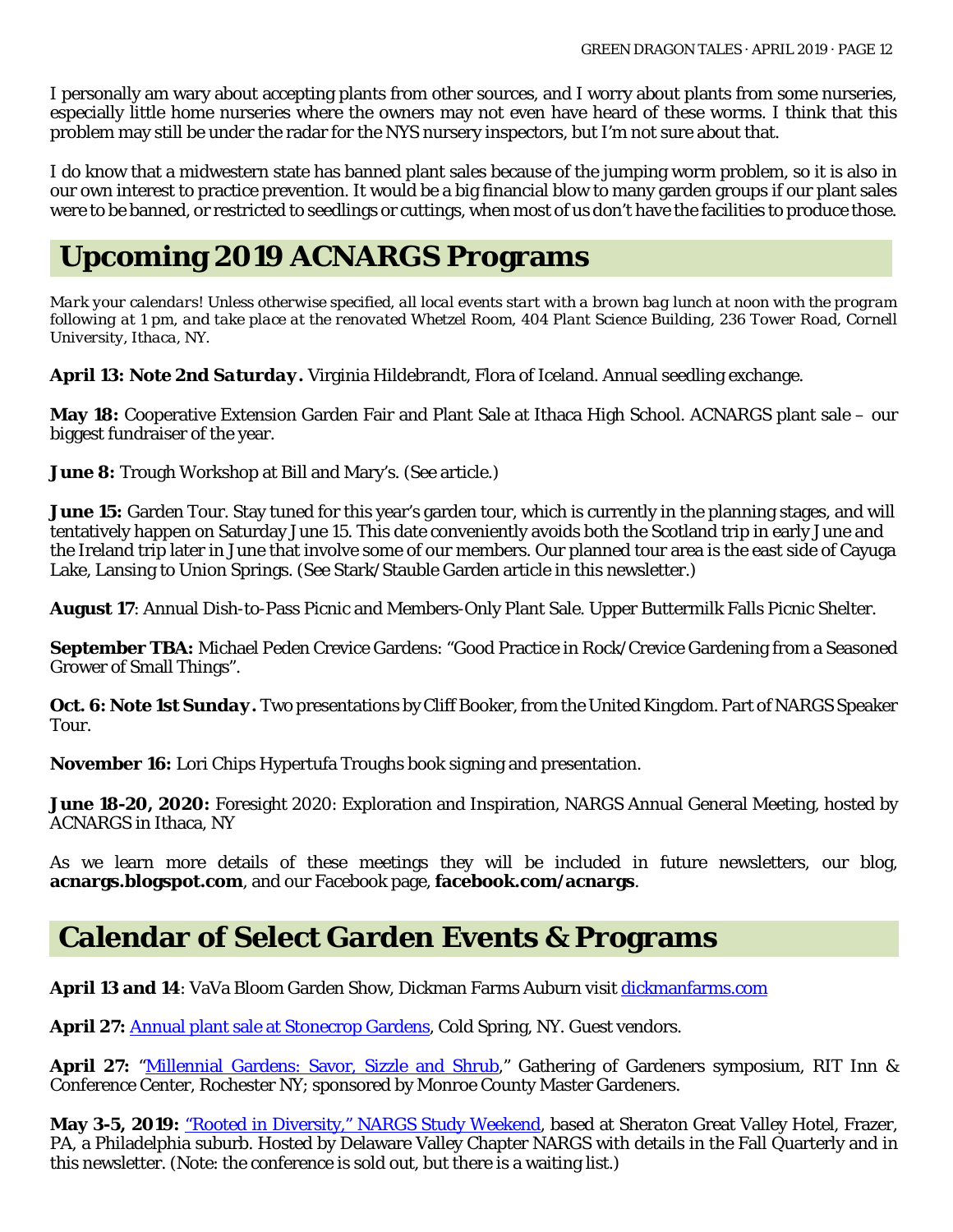**May 8-11, 2021:** [International Rock Gardening Conference,](http://www.srgc.net/forum/index.php?PHPSESSID=7j9mb2tsqt101pa7qnfdpobjh3&topic=15976.msg386382#msg386382) Perth Scotland. Start saving your pennies.

**May 10-19:** [Rochester Lilac Festival,](https://www.rochesterevents.com/lilac-festival/) Highland Park, Rochester, NY.

**May-June:** usually the last 2 weekends of May and the first weekend of June, *Linwood Gardens Tree Peony* [Festival,](https://www.linwoodgardens.org/festival2019) Pavilion NY.

**October 28 – November 8:** NARGS Tour to Greece. This tour is now full and a wait list has been created.

**[Cooperative Extension Horticulture Programs](http://www.ccetompkins.org/)**, located at 615 Willow Av., Ithaca. 607- 272-2292. Unless otherwise stated, classes require pre-registration and have a self- determining sliding fee scale.

**[Finger Lakes Native Plant Society Meetings](https://flnps.org/)** from 7-8:30pm at the Ithaca Unitarian Church annex (corner of Buffalo & Aurora, enter side door on Buffalo St. & up the stairs). Also look for FLNPS Walks meeting at different times and locations.

**[Cornell Botanic Gardens](https://cornellbotanicgardens.org/)** (formerly Cornell Plantations) calendar of events visit: **[CBG Calendar](https://cornellbotanicgardens.org/explore/events/)**.

*To have a garden event in your area listed send all pertinent information to David Mitchell at [david\\_mitchell\\_14850@yahoo.com](mailto:david_mitchell_14850@yahoo.com)*

### **Have Some, Want Some**

*Here's our new monthly feature – a classified section – to facilitate your gardening wants and needs. Do you have too many large pots? Do you want some small pots? Do you have too many divisions (that will otherwise go into the compost)? Are you seeking a certain plant? The idea is to use this newsletter to express your "haves" that you are willing to give away and "wants" for any items you are seeking. To post a listing contact Carol Eichler at [carolithaca@gmail.com](mailto:carolithaca@gmail.com).*

**Have:** *Panax trifolius* and *Asclepius quinquefolia*. Contact Bill Plummer, [remmulp@stny.rr.com](mailto:remmulp@stny.rr.com)

**Want:** Sturdy styrofoam boxes for ACNARGS trough workshop. Contact Carol Eichler[, carolithaca@gmail.com](mailto:carolithaca@gmail.com)

### **About US, ACNARGS**

We are an all-volunteer organization and one of thirty-eight NARGS affiliated chapters active in North America. Our annual Chapter activities include 5 program-speaker meetings, the *Green Dragon* newsletter, web and Facebook pages, garden visits, overnight garden trips, hands-on workshops, 2 plant sales a year, and frequent plant giveaways. Our meetings are informal, friendly gatherings that provide a wealth of information and offer a source for unusual plants, plus the opportunity to be inspired by other gardeners. The public is always welcome.

Chapter membership starts at \$15 a year based on the calendar year. Membership includes these benefits: newsletter sent to you electronically (or option by mail for an extra fee), opportunity to travel on our planned overnight garden trips, annual membership directory, and plant sale discounts and member only sales, including Plant-of-the-Month sales. Download a membership form at **[www.acnargs.org/join.pdf](http://www.acnargs.org/join.pdf.)**.

# **About NARGS National**

NARGS National is our parent organization: We encourage you to join (online at **www.nargs.org**) for only \$40 a year. Benefits include a seed exchange, a quarterly Publication focused on rock gardening, and an online web site featuring an archive of past publications, a chat forum and a horticultureal encyclopedia. NARGS National also conducts winter study weekends and holds its Annual Meeting in interesting places